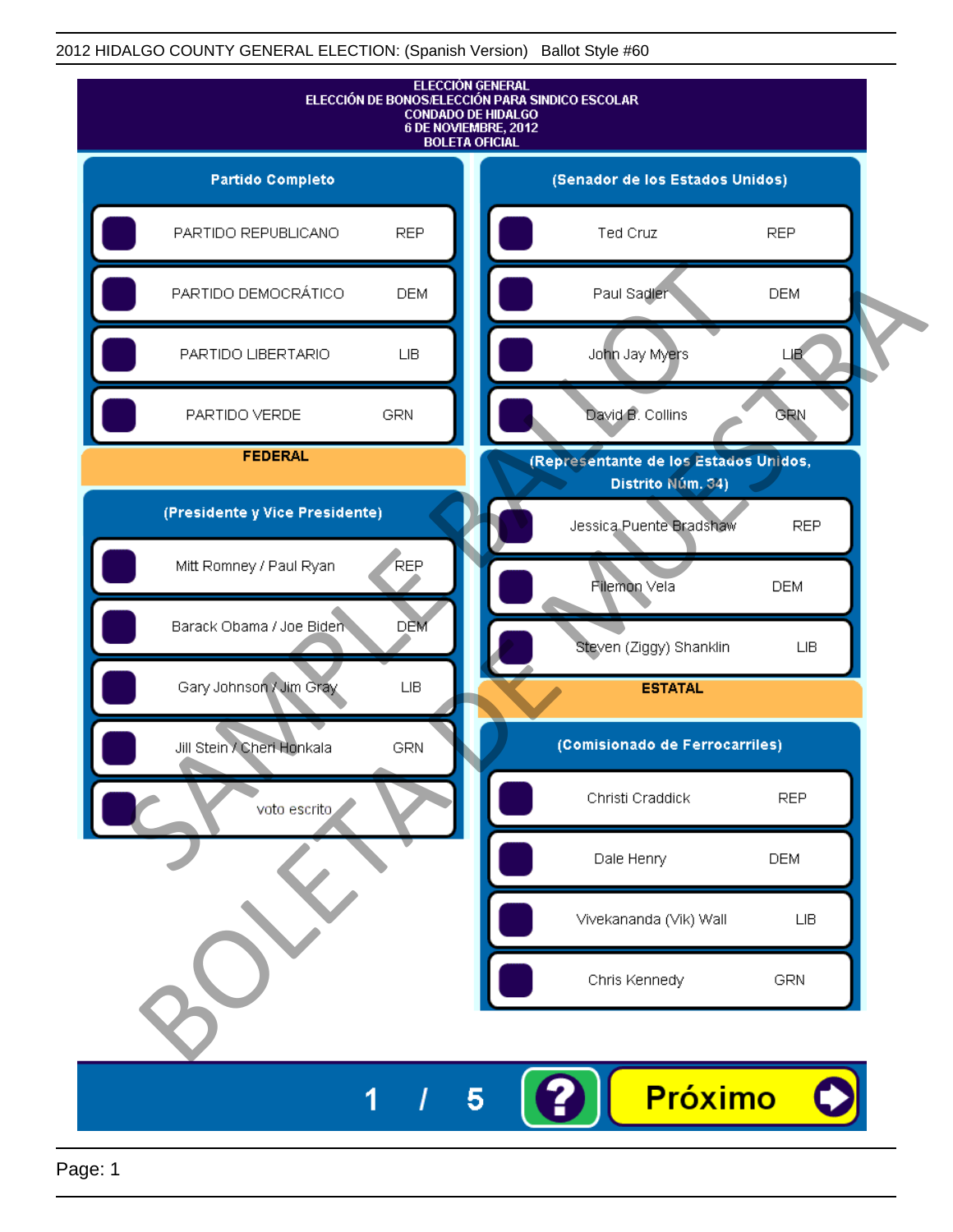

Page: 2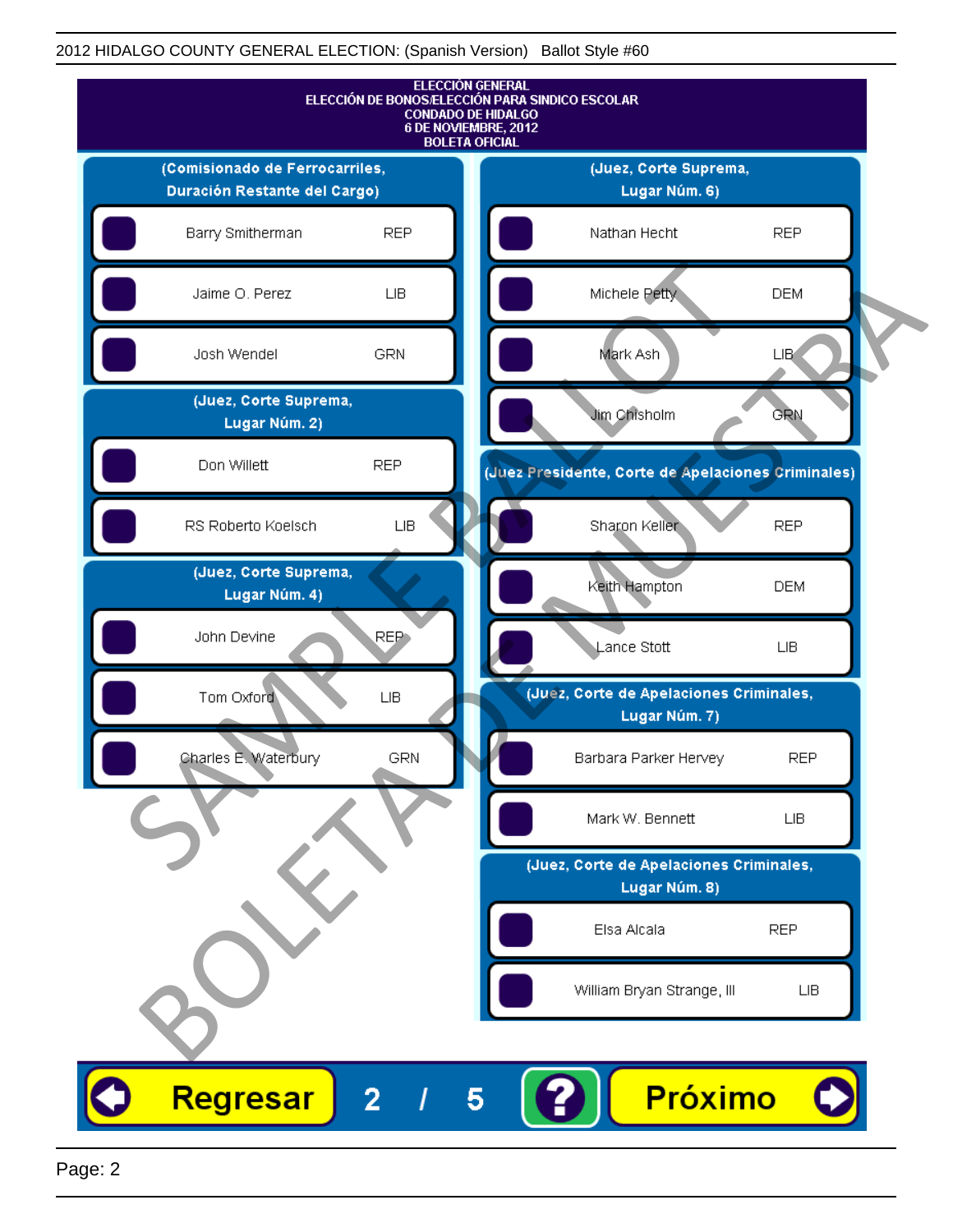

Page: 3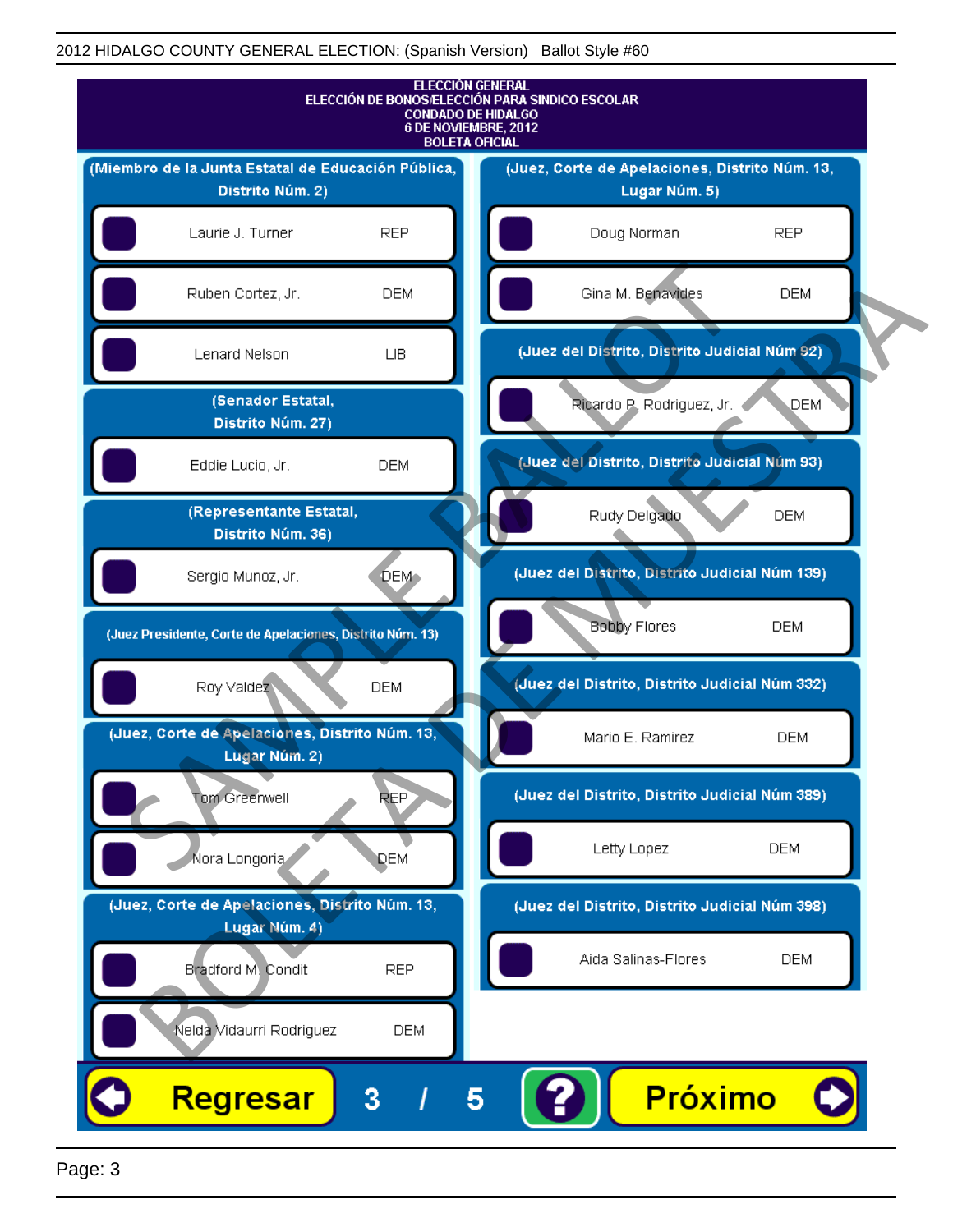| <b>ELECCIÓN GENERAL</b><br>ELECCIÓN DE BONOS/ELECCIÓN PARA SINDICO ESCOLAR<br><b>CONDADO DE HIDALGO</b><br>6 DE NOVIEMBRE, 2012<br><b>BOLETA OFICIAL</b>                         |                                                      |
|----------------------------------------------------------------------------------------------------------------------------------------------------------------------------------|------------------------------------------------------|
| (Juez del Distrito, Distrito Judicial Núm 430)                                                                                                                                   | DISTRITO ESCOLAR INDEPENDIENTE DE HIDALGO            |
| Israel Ramon, Jr.<br><b>DEM</b>                                                                                                                                                  | (PARA SINDICO ESCOLAR<br>Lugar Núm. 1)               |
| (Juez del Distrito, Distrito Judicial Núm 449)                                                                                                                                   | Victor M Peña                                        |
| Jesse Contreras<br><b>DEM</b>                                                                                                                                                    | <b>Blanca Lara</b>                                   |
| <b>CONDADO</b>                                                                                                                                                                   | (PARA SINDICO ESCOLAR<br>Lugar Núm. 2)               |
| (Sherife)                                                                                                                                                                        | Blas Quiroga Jr.                                     |
| <b>REP</b><br>Robert Caples                                                                                                                                                      | Raymundo (Ray) Martinez                              |
| Guadalupe "Lupe" Trevino<br><b>J</b> DEM                                                                                                                                         | (PARA SINDICO ESCOLAR<br>Lugar Núm. 4 NO COMPLETADO) |
| DISTRITO DE DRENAJE NUMERO UNO DEL CONDADO<br>DE HIDALGO, TEXAS                                                                                                                  | Mentor Cantu                                         |
| <b>ELECCIÓN DE BONOS</b>                                                                                                                                                         | Norma Garza-Torres                                   |
| (LA EMISIÓN DE BONOS EN LA CANTIDAD DE<br>\$184,000,000.00 Y LA IMPOSICIÓN DE IMPUESTOS<br>SUFICIENTES PARA PAGAR LOS BONOS PARA<br>MEJORAS AL SISTEMA DE DESAGUE DEL DISTRITO?) | (PARA SINDICO ESCOLAR<br>Lugar Núm. 5 NO COMPLETADO) |
| A FAVOR                                                                                                                                                                          | A. Alvin Sámano                                      |
| EN CONTRA                                                                                                                                                                        | Rodolfo "Rudy" Francisco Franz!                      |
|                                                                                                                                                                                  | (PARA SINDICO ESCOLAR<br>Lugar Núm. 6)               |
|                                                                                                                                                                                  | Carlos Cardoza, Sr.                                  |
|                                                                                                                                                                                  | Rafael "Ralph" Garza                                 |
| Regresar<br>Δ<br>5                                                                                                                                                               | <b>Próximo</b>                                       |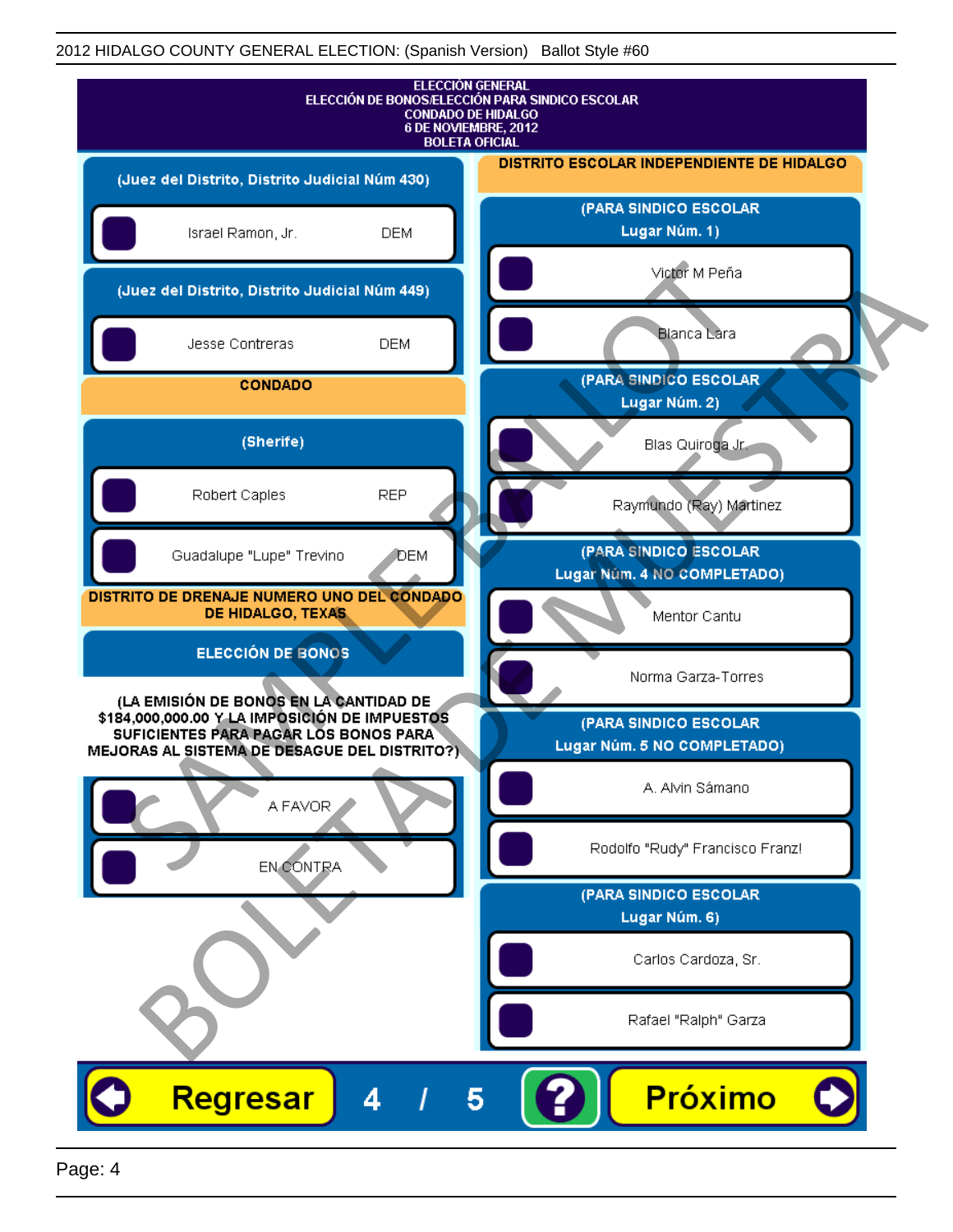|                                                                                   | <b>ELECCIÓN GENERAL</b><br>ELECCIÓN DE BONOS/ELECCIÓN PARA SINDICO ESCOLAR<br><b>CONDADO DE HIDALGO</b><br>6 DE NOVIEMBRE, 2012<br><b>BOLETA OFICIAL</b> |
|-----------------------------------------------------------------------------------|----------------------------------------------------------------------------------------------------------------------------------------------------------|
| (PARA SINDICO ESCOLAR                                                             |                                                                                                                                                          |
| Lugar Núm. 7)                                                                     |                                                                                                                                                          |
| Yesenia Ayala                                                                     |                                                                                                                                                          |
| David Badillo                                                                     |                                                                                                                                                          |
| CANDIDATO SIN CONTENDIENTE DECLARADO ELECTO                                       |                                                                                                                                                          |
| (Juez, Corte de Ley del Condado, Núm. 7)<br>Sergio Valdez (DEM)                   |                                                                                                                                                          |
| (Asesor-Colector de Impuestos del Condado)<br>Pablo "Paul" Villarreal, Jr. (DEM)  |                                                                                                                                                          |
| (Comisionado del Condado, Precincto Núm. 1)<br>A.C. Cuellar Jr. (DEM)             |                                                                                                                                                          |
| (Comisionado del Condado, Precincto Núm. 3)<br>Joe M. Flores (DEM)                |                                                                                                                                                          |
| (Juez de Paz, Precinto Núm. 1, Lugar Núm. 1)<br>Gilberto Saenz (DEM)              |                                                                                                                                                          |
| (Juez de Paz, Precinto Núm. 2, Lugar Núm. 1)<br>Robert M. "Bobby" Contreras (DEM) |                                                                                                                                                          |
| (Juez de Paz, Precinto Núm. 3, Lugar Núm. 1)<br>Luis J. Garza (DEM)               |                                                                                                                                                          |
| (Juez de Paz, Precinto Núm. 4, Lugar Núm. 1)<br>Charlie Espinoza (DEM)            |                                                                                                                                                          |
| (Agente de policía, Precinto Núm. 1)<br>Celestino Avila Jr. (DEM)                 |                                                                                                                                                          |
| (Agente de policía, Precinto Núm. 2)<br>Martin "Marty" Cantú (DEM)                |                                                                                                                                                          |
| (Agente de policía, Precinto Núm. 3)<br>Lazaro "Larry" Gallardo Jr. (DEM)         |                                                                                                                                                          |
| (Agente de policía, Precinto Núm. 4)<br>J.E. "Eddie" Guerra (DEM)                 |                                                                                                                                                          |
|                                                                                   |                                                                                                                                                          |
|                                                                                   |                                                                                                                                                          |
| 5<br><b>Regresar</b>                                                              | Revisar<br>5                                                                                                                                             |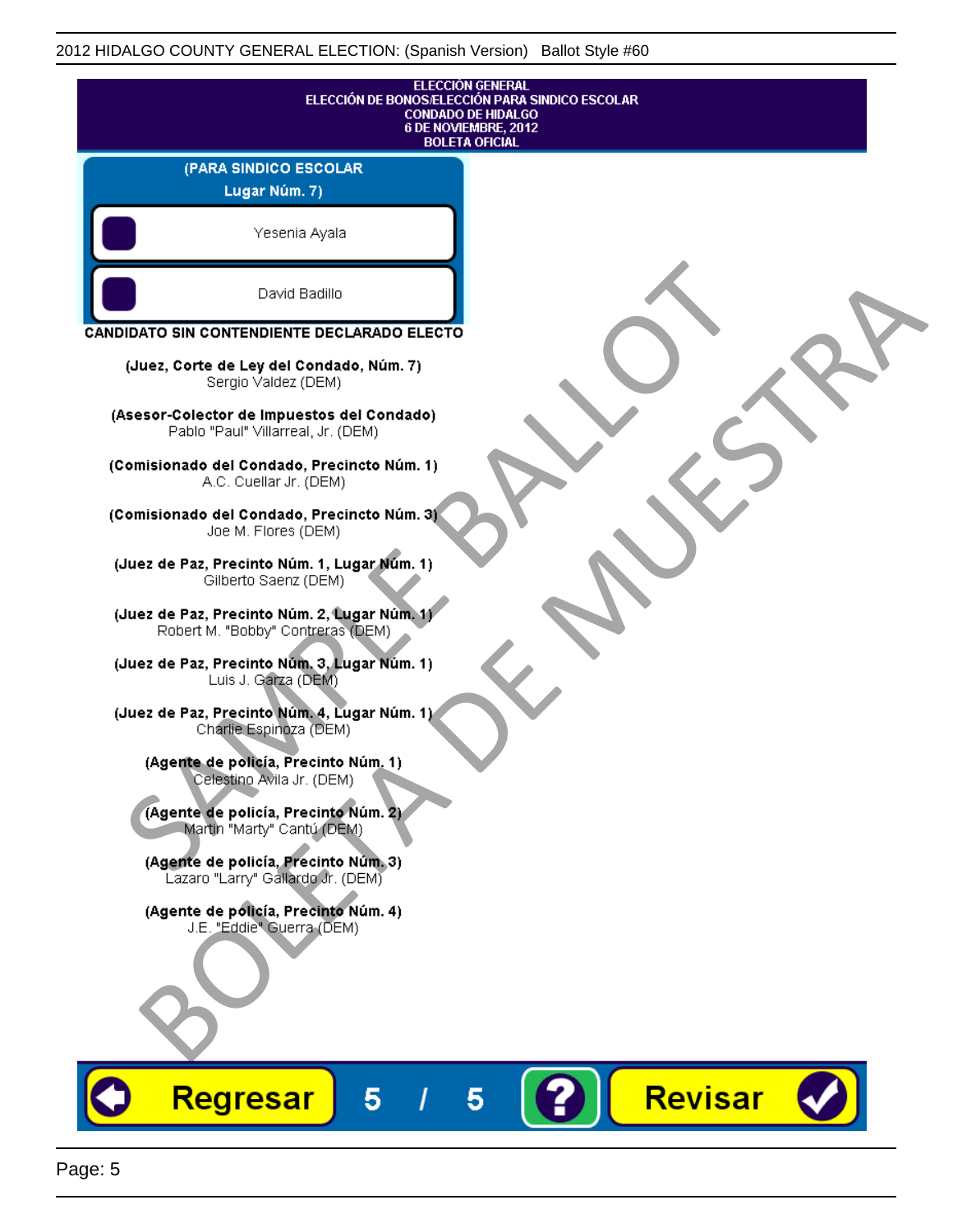Presione el nombre del candidato o el título de la contienda para volver a la contienda.

El botón Votar se iluminará

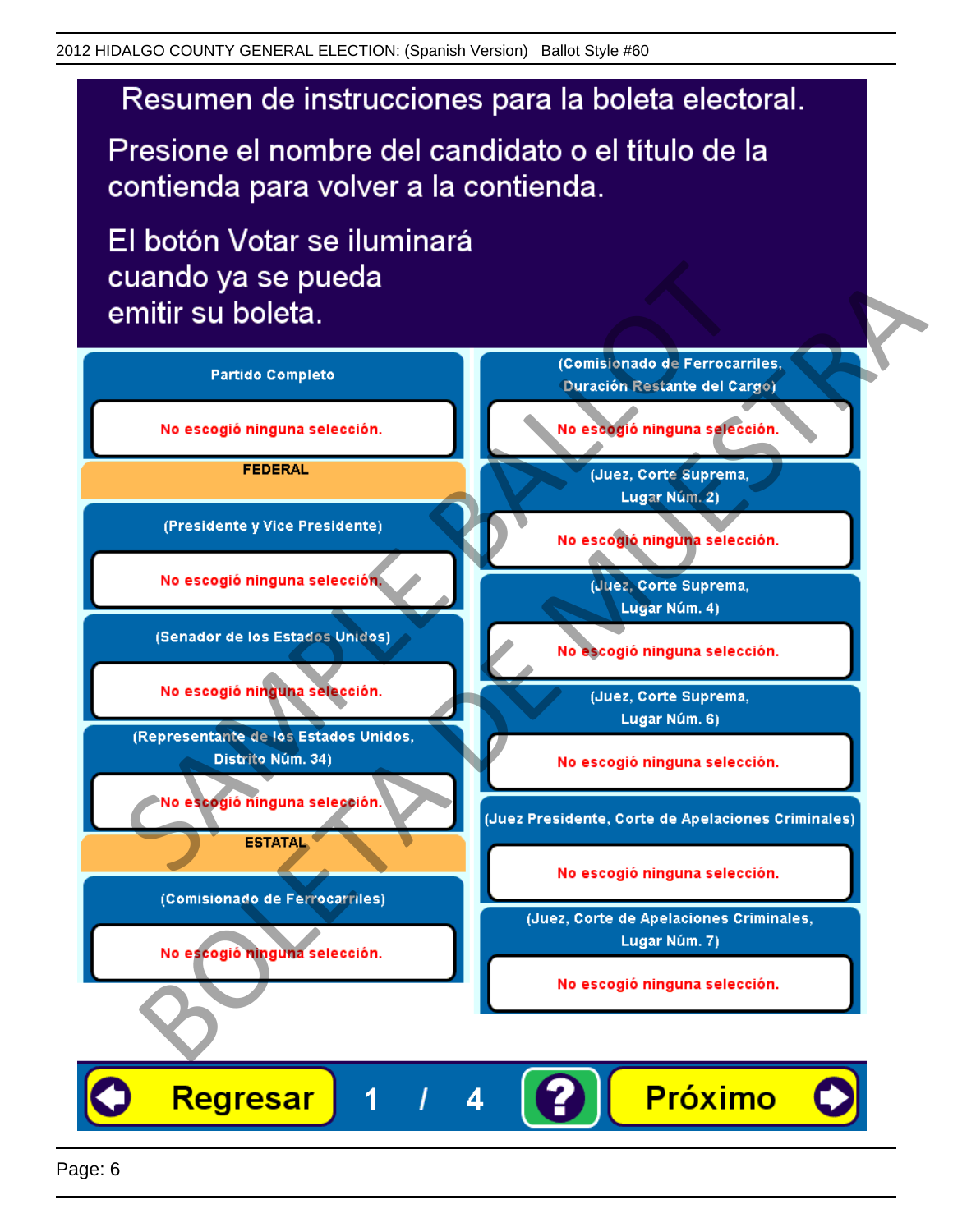Presione el nombre del candidato o el título de la contienda para volver a la contienda.

El botón Votar se iluminará



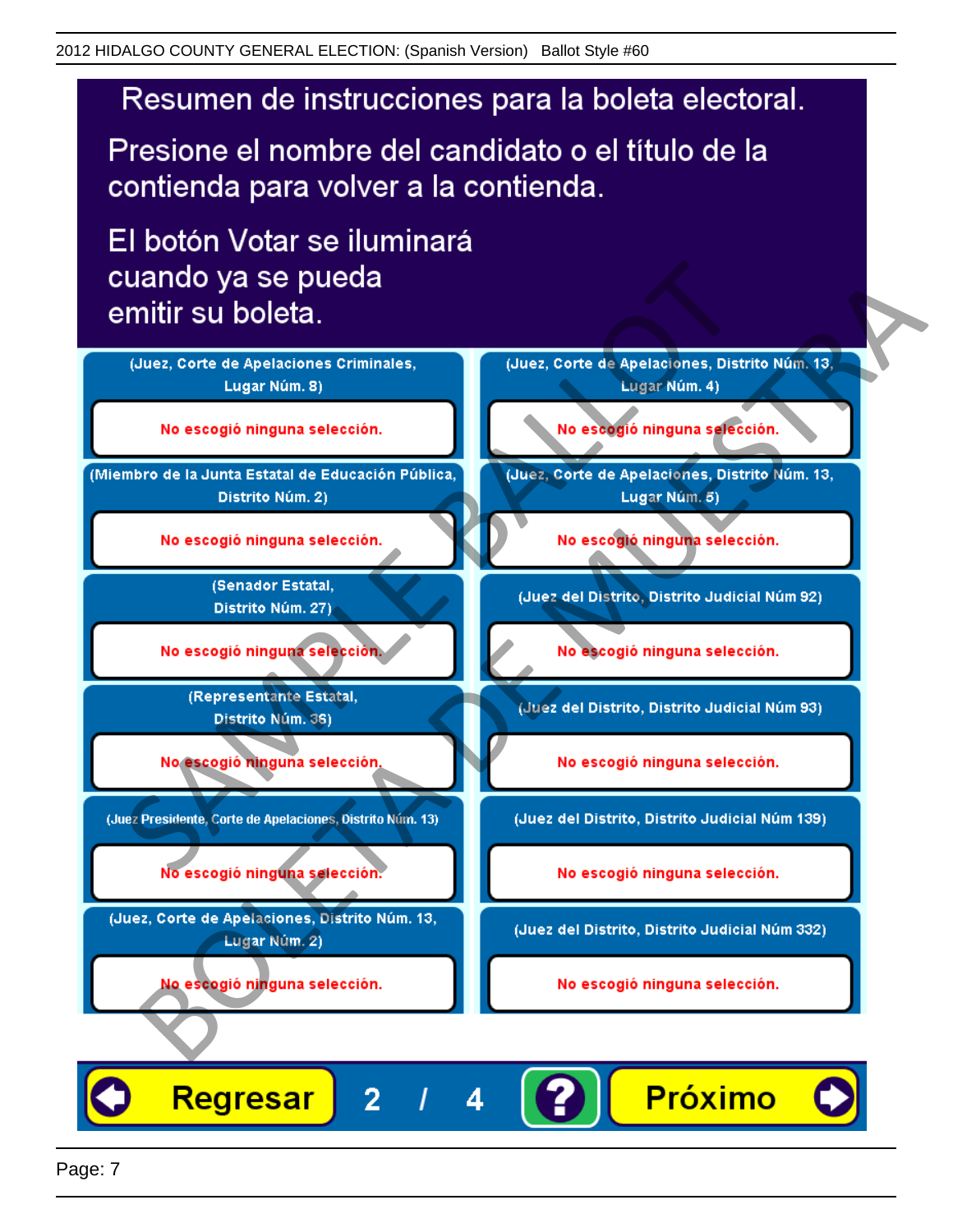Presione el nombre del candidato o el título de la contienda para volver a la contienda.

El botón Votar se iluminará